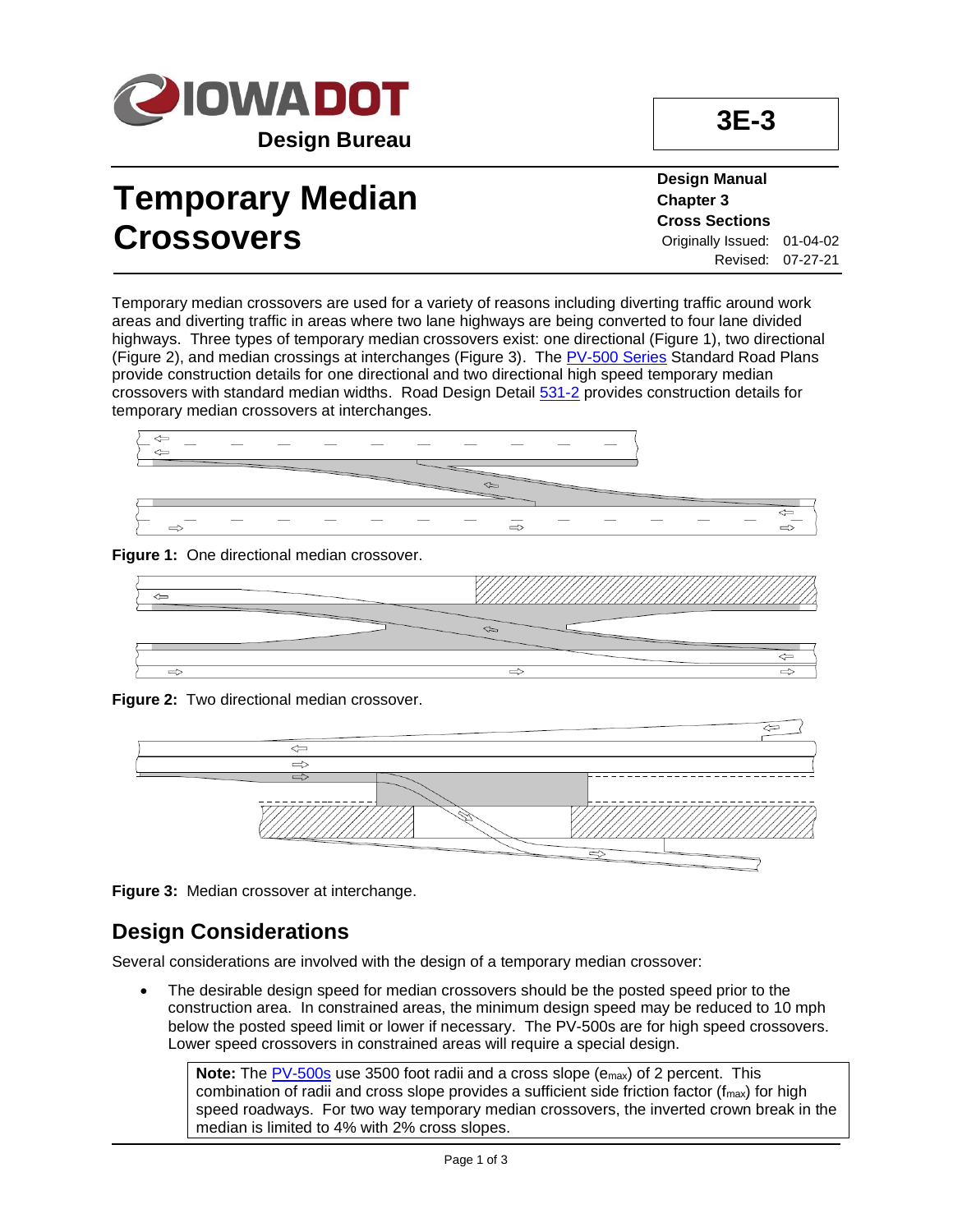- Temporary median crossovers should be located to provide the maximum advance warning to the driver based on the vertical and horizontal alignment at the site. The driver should be able to see the entire crossover area well in advance of the median crossover.
- Desirably, temporary median crossovers should not be located within horizontal curves or in locations where the elevations of the inside edges of pavement are not equal.
- Advance signing and proper pavement markings are also necessities for the safe operation of a temporary median crossover. Standard Road Plans [TC-61](../SRP/IndividualStandards/tc061.pdf) and [TC-62,](../SRP/IndividualStandards/tc062.pdf) provide traffic control and pavement marking details for temporary median crossovers.
- Access points should be avoided within or near a temporary median crossover.

Standard Road Plan [DR-502](../SRP/IndividualStandards/dr502.pdf) applies to two directional crossovers. Road Design Detail [DR-504](../SRP/IndividualStandards/dr504.pdf) applies to one directional crossovers. In certain situations, a cross roadway culvert may be used in place of Road Design Detail [DR-504.](../SRP/IndividualStandards/dr504.pdf)

#### **Example using COGO**

A single lane, one directional, temporary median crossover is required to redirect traffic around a work area. The road is a rural expressway with a 50 foot median and has a posted speed of 65 mph. The width of a crossover (W) should equal the approach lane width plus 2 feet on each side, see Figure 3. For a single lane crossover, the width should be  $W = 12' + 2' + 2' = 16'$ . To simplify construction, the radii for the crossover and all offsets and drops are measured to the edge of the 16 foot lane. The 12 foot lane lines are for pavement markings only.



**Figure 4:** Establishing crossover pavement width.

- 1. For temporary median crossovers, the radius is set at 3500 feet and the superelevation rate is set at 2%.
- 2. Curves  $R_1$  and  $R_2$  are normally the same to permit use of the crossover in either direction of travel.
- 3. A transition length, L, is provided between the reverse curves to permit change in cross slope. The length L is twice the "x" value found in the superelevation tables in Section [2A-3.](02A-03.pdf) This length will accommodate reversal of the 2% normal crown slope at the selected design speed, which will be 65mph (the posted speed before the construction area). Although the width of the pavement is actually 16 feet, it is striped as a 12 foot lane. Therefore, Table 2 in Section [2A-3](02A-03.pdf) is used to determine "x" for a single lane crossover. For a design speed of 65 mph,  $x = 56$  feet, thus L = 2 x 56'  $= 112$  feet.
- 4. The median width for calculation purposes is 46 feet (50'-2'-2' = 46') because the 3500 foot radius curves are located at the edge of the 16 foot lane, which ties into a 2 foot parallel offset from the inside edge of slab, see Figure 3.
- 5. Using Table 2 in Section 2A-3, the distance to 2% (x) for 65 mph is 56 feet. The incomplete algorithm with Geopak cogo can be used for the calculation of the median crossover geometry. The commands below, included as a portion of an input file, produce the illustration in Figure 4.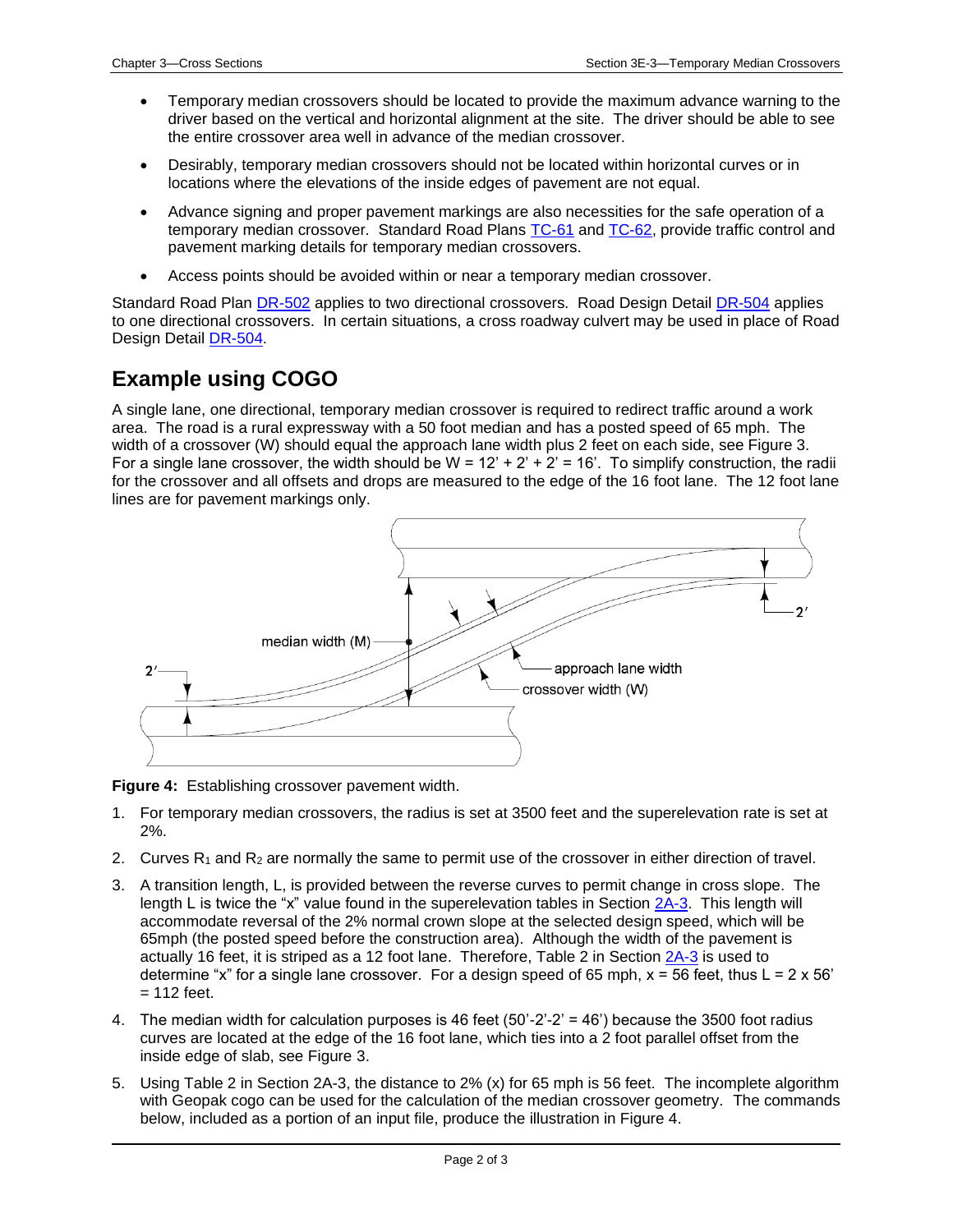**Note:** The geometry for a temporary median crossover is tied 2 feet inside edge of pavement.

LOCATE 10000 CHA ML080 STA 250+00 OFF -23

LOCATE 10001 CHA ML080 STA 260+00 OFF -23

LOCATE 10002 CHA ML080 STA 250+00 OFF 23

LOCATE 10003 CHA ML080 STA 260+00 OFF 23

ALI DET3 INC

POT 10000 TD 10000 TO 10001

CUR 10010 TL 0 RAD 3500 P DEF ?

POT 10011 TL 56

POT 10012 M DEF 90 TL 16

POT 10013 P DEF 90 TL 56

CUR 10014 TL 0 RAD 3500 M DEF ?

POT 10003 TL ? TD 10002 TO 10003

END ALI

STO CHA DET3 CUR 10010 10011 10012 10013 CUR 10014 STA 3+00





**Figure 5:** Temporary median crossover geometry for example problem using COGO.